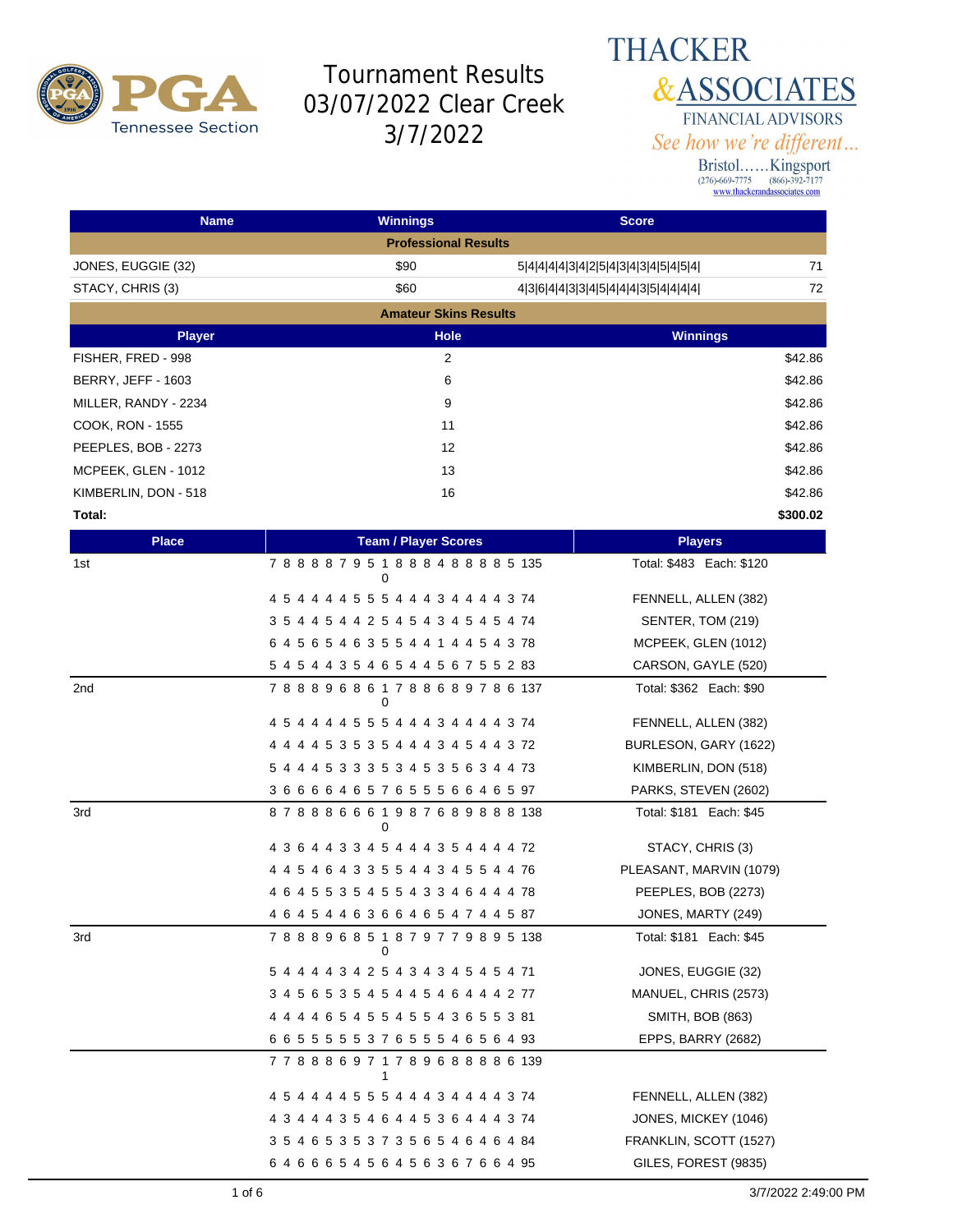

**THACKER &ASSOCIATES** FINANCIAL ADVISORS See how we're different...

| <b>Place</b> | <b>Team / Player Scores</b>                       | <b>Players</b>             |
|--------------|---------------------------------------------------|----------------------------|
|              | 988896851878671885139<br>0                        |                            |
|              | 5 4 4 4 4 3 4 2 5 4 3 4 3 4 5 4 5 4 71            | JONES, EUGGIE (32)         |
|              | 4 5 4 5 5 3 4 3 5 4 5 5 3 4 7 4 4 3 77            | CAMPBELL, SCOTT (220)      |
|              | 6 5 5 4 6 3 5 5 7 4 4 4 5 3 6 5 5 5 87            | HENRY, KENNETH (2028)      |
|              | 5 4 6 6 5 3 5 5 6 6 5 4 3 5 7 4 4 2 85            | VINCILL, JERRY (504)       |
|              | 978886841978681888140<br>0<br>0                   |                            |
|              | 5 4 4 4 4 3 4 2 5 4 3 4 3 4 5 4 5 4 71            | JONES, EUGGIE (32)         |
|              | 5 3 4 4 4 3 6 2 5 5 5 4 3 5 5 4 4 4 75            | FISHER, FRED (998)         |
|              | 4 4 5 4 5 3 4 3 5 5 4 4 5 4 5 5 4 4 77            | GARLAND, LARRY (1606)      |
|              | 6 4 5 6 5 3 4 4 5 5 6 5 4 4 5 6 6 4 87            | BLEDSOE, RONNIE (847)      |
|              | 887898971968571885140<br>0<br>0                   |                            |
|              | 4 5 4 4 4 4 5 3 5 5 4 4 4 3 6 4 4 4 76            | BENTLEY, BRYAN (1623)      |
|              | 4 4 3 4 5 4 5 5 5 4 3 4 3 4 5 4 4 4 74            | NIDIFFER, ROGER (3040)     |
|              | 5 5 4 6 6 5 5 4 6 6 5 6 2 4 5 6 5 2 87            | KRANTZ, ROGER (648)        |
|              | 5 4 6 5 7 5 4 4 6 5 3 5 5 5 6 5 5 3 88            | COOK, RON (1555)           |
|              | 787796851879681888140                             |                            |
|              | 5 4 4 4 4 3 4 2 5 4 3 4 3 4 5 4 5 4 71            | JONES, EUGGIE (32)         |
|              | 3 4 3 3 5 3 4 3 6 4 4 5 3 4 5 4 4 4 71            | HENDRIX, ALAN (516)        |
|              | 4 4 4 4 5 3 5 4 6 4 5 6 5 6 6 5 4 4 84            | BLANKENBECKLER, KEN (2410) |
|              | 6 6 6 6 7 5 6 5 7 5 4 6 5 5 7 5 6 5 102           | HALEY, KEMP (2270)         |
|              | 988896751888591876140<br>1<br>0                   |                            |
|              | 5 4 4 4 4 3 4 2 5 4 3 4 3 4 5 4 5 4 71            | JONES, EUGGIE (32)         |
|              | 4 4 4 4 6 5 3 3 6 4 5 4 5 6 6 5 3 3 80            | GLOVER, HAROLD (771)       |
|              | 5 4 4 4 5 5 4 5 6 5 5 4 3 6 5 4 4 4 82            | SMITH, SAM (2479)          |
|              | 6 5 6 4 7 3 5 5 7 6 6 5 2 5 5 4 5 3 89            | SANDERS, JEREMY (2698)     |
|              | 7 7 9 8 9 6 6 7 1 8 9 8 5 1 9 8 8 7 141<br>0<br>0 |                            |
|              | 4 3 6 4 4 3 3 4 5 4 4 4 3 5 4 4 4 4 72            | STACY, CHRIS (3)           |
|              | 3 4 5 4 5 3 3 3 5 4 5 4 2 5 5 4 4 4 72            | CARSON, STEVE (3551)       |
|              | 4 5 4 4 5 5 5 5 5 5 5 6 3 6 6 5 5 4 87            | BARNES, JASON (26)         |
|              | 5 4 5 4 6 5 6 4 7 5 5 5 3 5 7 4 4 3 87            | <b>SKEENS, WALT (2785)</b> |
|              | 988896951878681886141<br>0<br>0                   |                            |
|              | 5 4 4 4 4 3 4 2 5 4 3 4 3 4 5 4 5 4 71            | JONES, EUGGIE (32)         |
|              | 4 4 4 4 5 3 5 3 5 4 4 4 3 4 5 4 4 3 72            | BURLESON, GARY (1622)      |
|              | 5 5 4 5 5 3 5 3 5 5 6 6 4 5 7 4 4 3 84            | SHELTON, CLAY (1431)       |
|              | 666675655656357665101                             | JOHNSON, MIKE (574)        |
|              | 888896751888581987141                             |                            |
|              | 5 4 4 4 4 3 4 2 5 4 3 4 3 4 5 4 5 4 71            | JONES, EUGGIE (32)         |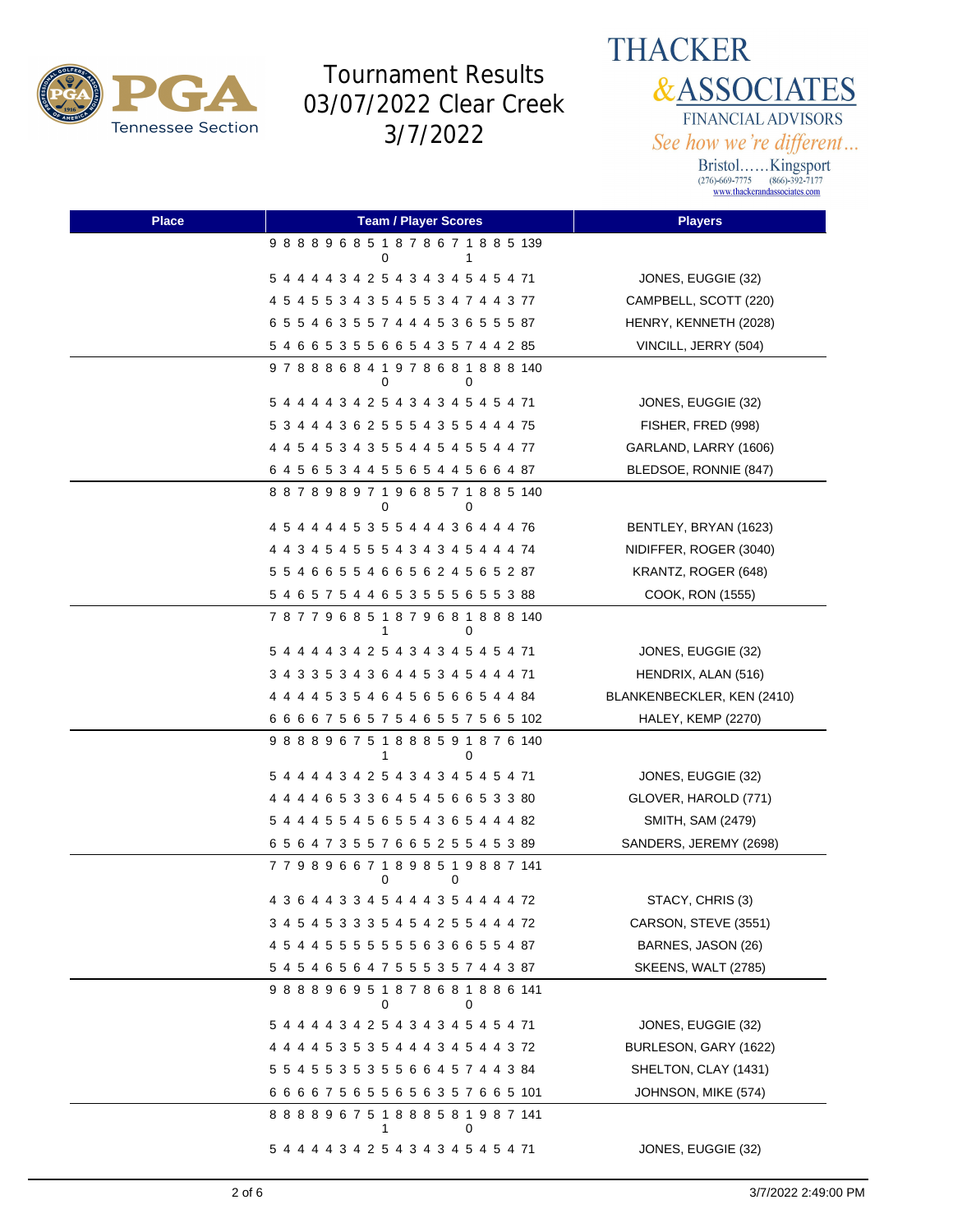



| <b>Place</b> | <b>Team / Player Scores</b>                       | <b>Players</b>           |
|--------------|---------------------------------------------------|--------------------------|
|              | 4 4 4 4 6 5 3 3 6 4 5 4 5 6 6 5 3 3 80            | GLOVER, HAROLD (771)     |
|              | 4 4 4 4 5 3 4 3 7 4 5 4 3 4 5 5 5 4 77            | JONES, SCOTT (129)       |
|              | 5 6 5 5 6 4 5 4 6 5 5 5 2 5 5 6 6 4 89            | ALDRIDGE, NORMAN (1625)  |
|              | 988896841878681887141<br>0<br>1                   |                          |
|              | 5 4 4 4 4 3 4 2 5 4 3 4 3 4 5 4 5 4 71            | JONES, EUGGIE (32)       |
|              | 4 4 4 4 5 3 4 2 6 4 4 4 3 4 5 4 4 3 71            | OLINGER, JIM (136)       |
|              | 5 4 5 5 6 3 6 3 7 4 6 5 5 4 6 4 6 5 89            | REED, HARVEY (2044)      |
|              | 65647364665555654492                              | SMITH, PARKER (2152)     |
|              | 868886861988699888141<br>0                        |                          |
|              | 4 3 6 4 4 3 3 4 5 4 4 4 3 5 4 4 4 4 72            | STACY, CHRIS (3)         |
|              | 5 3 4 4 4 3 6 2 5 5 5 4 3 5 5 4 4 4 75            | FISHER, FRED (998)       |
|              | 4 6 4 5 6 4 5 4 6 5 4 6 5 4 6 5 6 5 90            | JONES, ROBBIE (2276)     |
|              | 6 6 6 4 7 5 5 5 6 5 6 6 5 6 7 6 6 4 101           | CRUM, PHILLIP (2692)     |
|              | 899897979888688876142                             |                          |
|              | 4 5 4 4 4 4 5 5 5 4 4 4 3 4 4 4 4 3 74            | FENNELL, ALLEN (382)     |
|              | 5 5 5 4 5 3 4 3 4 4 5 4 3 4 4 5 5 4 76            | MILLER, RANDY (2234)     |
|              | 4 4 5 5 5 4 6 4 7 6 5 6 3 4 6 5 6 3 88            | TOLLEY, BILL (1860)      |
|              | 5 6 5 5 6 4 6 5 7 4 4 5 5 6 6 4 3 4 90            | MULLINS, FRANK (302)     |
|              | 876796861988791897143                             |                          |
|              | 6 3 3 4 4 4 5 3 5 5 4 4 4 5 7 4 5 4 79            | JONES, DYLAN (1516)      |
|              | 3 4 3 3 5 3 4 3 6 4 4 5 3 4 5 4 4 4 71            | HENDRIX, ALAN (516)      |
|              | 6 6 5 4 6 4 5 3 6 5 4 4 5 6 6 4 6 4 89            | WILLIAMS, MYRON (1200)   |
|              | 5 6 5 5 6 3 4 5 6 5 6 5 5 5 5 6 5 3 90            | COLLINS, B.H. (71)       |
|              | 879896771988689897143<br>0                        |                          |
|              | 4 3 6 4 4 3 3 4 5 4 4 4 3 5 4 4 4 4 72            | STACY, CHRIS (3)         |
|              | 4 4 4 4 5 3 5 4 6 5 4 5 5 4 5 4 5 5 81            | <b>MUTTER, BO (1651)</b> |
|              | 4 5 5 4 6 5 4 3 5 6 5 4 3 4 5 4 6 4 82            | STOUT, GARY (260)        |
|              | 4 6 6 4 6 5 4 4 7 6 6 5 4 6 7 6 5 3 94            | BARNES, EDDIE (613)      |
|              | 888897951988661887143<br>0<br>1                   |                          |
|              | 4 5 4 4 4 4 5 3 5 5 4 4 4 3 6 4 4 4 76            | BENTLEY, BRYAN (1623)    |
|              | 4 4 4 4 5 3 4 2 6 4 4 4 3 4 5 4 4 3 71            | OLINGER, JIM (136)       |
|              | 5 4 4 4 5 4 5 4 6 6 4 4 3 3 5 6 4 4 80            | WEISENBURGER, JACK (132) |
|              | 6 4 6 5 6 5 5 4 7 6 6 4 5 5 6 6 5 4 95            | NOTTINGHAM, DELL (1754)  |
|              | 7 7 1 8 9 6 8 8 1 8 8 9 7 9 8 8 8 5 143<br>0<br>0 |                          |
|              | 4 3 6 4 4 3 3 4 5 4 4 4 3 5 4 4 4 4 72            | STACY, CHRIS (3)         |
|              | 3 4 5 6 5 3 5 4 5 4 4 5 4 6 4 4 4 2 77            | MANUEL, CHRIS (2573)     |
|              | 4 5 5 4 5 4 5 5 7 4 6 5 5 4 6 5 6 4 89            | GODSEY, NATHAN (2029)    |
|              | 6 6 6 5 5 4 6 5 7 6 4 5 4 5 6 4 5 3 92            | HALE, JOEY (1845)        |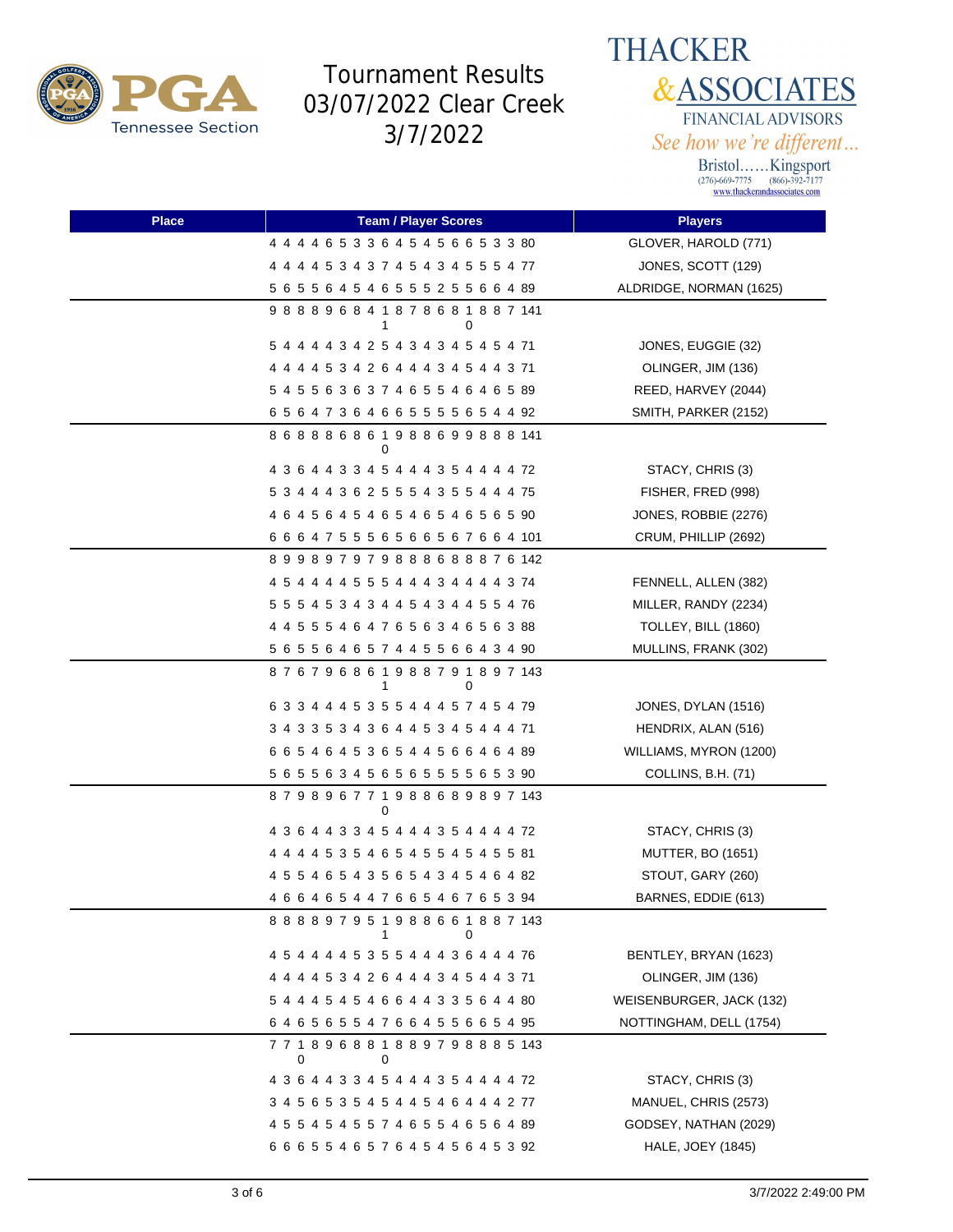

**THACKER &ASSOCIATES** FINANCIAL ADVISORS See how we're different...

| <b>Place</b> | <b>Team / Player Scores</b>                         | <b>Players</b>           |
|--------------|-----------------------------------------------------|--------------------------|
|              | 887796971988771887144<br>0<br>1                     |                          |
|              | 4 5 4 4 4 4 5 3 5 5 4 4 4 3 6 4 4 4 76              | BENTLEY, BRYAN (1623)    |
|              | 4 4 3 4 5 3 4 4 6 4 4 5 3 4 5 4 4 4 74              | MARSHALL, JR. (122)      |
|              | 5 4 4 6 6 4 5 4 6 6 5 4 4 6 5 4 5 3 86              | FRAZIER, TED (489)       |
|              | 6 6 4 3 5 3 5 4 6 5 4 5 5 4 5 6 6 4 86              | BROOKS, ALLEN (10)       |
|              | 888887961998689887144<br>0                          |                          |
|              | 4 5 4 4 4 4 5 5 5 4 4 4 3 4 4 4 4 3 74              | FENNELL, ALLEN (382)     |
|              | 4 4 5 4 4 3 5 3 5 5 5 4 3 4 5 4 5 5 77              | PALMER, HENRY (1737)     |
|              | 4 4 4 6 6 4 6 5 6 5 6 6 5 4 6 6 4 4 91              | SOLOMON, BRIAN (1962)    |
|              | 6 6 6 4 5 4 4 3 6 6 6 6 4 6 7 6 4 5 94              | CRAWFORD, JACOB (2130)   |
|              | 877896781889699888144                               |                          |
|              | 4 3 6 4 4 3 3 4 5 4 4 4 3 5 4 4 4 4 72              | STACY, CHRIS (3)         |
|              | 4 4 3 4 5 3 4 4 6 4 4 5 3 4 5 4 4 4 74              | MARSHALL, JR. (122)      |
|              | 6 4 4 4 5 3 6 4 7 6 4 6 5 5 7 4 4 4 88              | SHANKS, CHAD (1272)      |
|              | 4 4 6 6 7 5 6 5 6 6 6 5 5 6 7 6 6 5 101             | LAMBERT, HUNTER (2668)   |
|              | 978897869898789817145<br>0                          |                          |
|              | 6 3 3 4 4 4 5 3 5 5 4 4 4 5 7 4 5 4 79              | JONES, DYLAN (1516)      |
|              | 5 5 5 4 5 3 4 3 4 4 5 4 3 4 4 5 5 4 76              | MILLER, RANDY (2234)     |
|              | 5 4 5 4 6 4 4 3 6 4 5 6 5 5 7 5 6 4 88              | LAWSON, RAY (141)        |
|              | 4 5 5 6 6 5 6 4 7 6 5 6 4 4 5 4 6 3 91              | THOMAS, KENNETH (1952)   |
|              | 878896871988789897145<br>1                          |                          |
|              | 4 3 6 4 4 3 3 4 5 4 4 4 3 5 4 4 4 4 72              | STACY, CHRIS (3)         |
|              | 4 4 4 4 5 3 5 4 6 5 4 5 5 4 5 4 5 5 81              | <b>MUTTER, BO (1651)</b> |
|              | 6 5 4 4 5 3 6 5 6 6 6 5 5 4 7 4 6 3 90              | DIXON, JONATHAN (2362)   |
|              | 65665563765445656595                                | MCALLISTER, MATT (2030)  |
|              | 881716871978589888145<br>1<br>0<br>0                |                          |
|              | 4 3 6 4 4 3 3 4 5 4 4 4 3 5 4 4 4 4 72              | STACY, CHRIS (3)         |
|              | 4 5 5 3 6 3 5 3 5 5 5 6 2 6 5 6 5 4 83              | BASKETTE, THOMAS (1080)  |
|              | 6 5 6 4 6 3 5 5 6 6 3 4 3 4 5 4 4 4 83              | WARD, CECIL (46)         |
|              | 6 6 6 6 7 5 6 5 7 6 4 6 5 4 7 6 6 5 103             | SUMMIE, JUSTIN (2474)    |
|              | 888887171888771886145<br>0<br>-1<br>0               |                          |
|              | 4 5 4 4 4 4 5 3 5 5 4 4 4 3 6 4 4 4 76              | BENTLEY, BRYAN (1623)    |
|              | 4 3 4 4 4 3 5 4 6 4 4 5 3 6 4 4 4 3 74              | JONES, MICKEY (1046)     |
|              | 4 5 5 5 5 4 5 4 7 4 4 6 4 4 6 4 6 3 85              | COPAS, RANDALL (552)     |
|              | 5 5 5 5 7 5 5 5 6 5 5 4 5 6 7 5 4 4 93              | DRAKOS, NICK (2646)      |
|              | 6 7 8 8 9 7 7 6 1 8 9 8 6 1 1 8 9 8 145<br>0<br>0 1 |                          |
|              | 6 3 3 4 4 4 5 3 5 5 4 4 4 5 7 4 5 4 79              | JONES, DYLAN (1516)      |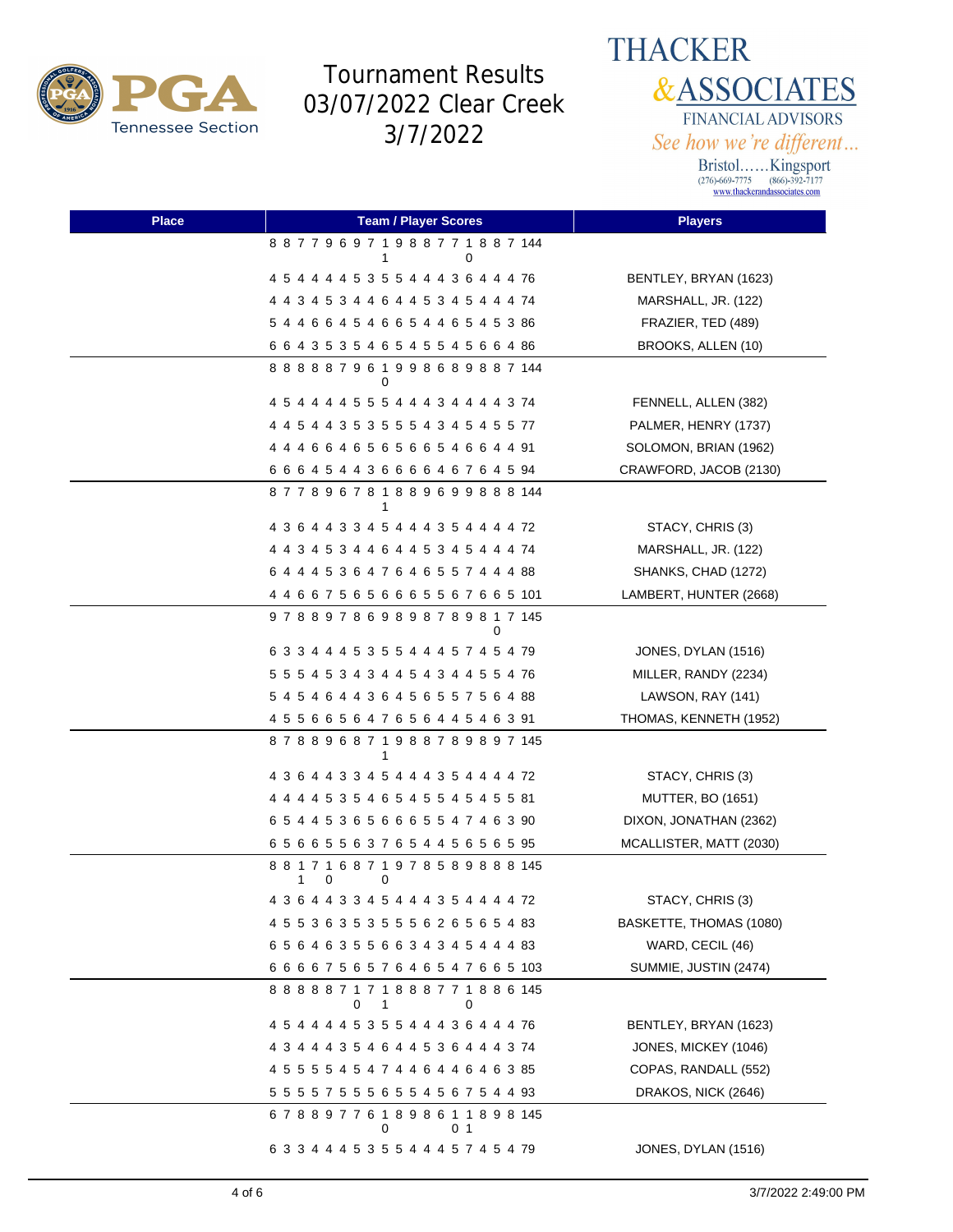



| <b>Place</b> | <b>Team / Player Scores</b>                                         | <b>Players</b>          |
|--------------|---------------------------------------------------------------------|-------------------------|
|              | 3 4 5 4 5 3 3 3 5 4 5 4 2 5 5 4 4 4 72                              | CARSON, STEVE (3551)    |
|              | 3 5 5 4 6 4 4 4 5 4 5 6 5 6 6 5 6 5 88                              | HUGGINS, RUSSELL (1119) |
|              | 5 6 6 6 6 5 5 3 6 6 5 5 5 5 6 5 6 5 96                              | MATTHEWS, LINDA (2651)  |
|              | 877897861889791887146<br>0<br>2                                     |                         |
|              | 6 3 3 4 4 4 5 3 5 5 4 4 4 5 7 4 5 4 79                              | JONES, DYLAN (1516)     |
|              | 4 5 4 5 5 3 4 3 5 4 5 5 3 4 7 4 4 3 77                              | CAMPBELL, SCOTT (220)   |
|              | 4 4 6 5 5 4 4 3 6 5 4 5 4 5 5 6 6 4 85                              | BLEDSOE, MIKE (2497)    |
|              | 5 5 6 4 6 4 6 5 6 4 5 5 4 6 7 5 4 4 91                              | MACK, SHAUN (2232)      |
|              | 7 1 8 8 9 7 9 6 1 8 9 8 6 8 9 8 9 7 146<br>0<br>0                   |                         |
|              | 4 5 4 4 4 4 5 5 5 4 4 4 3 4 4 4 4 3 74                              | FENNELL, ALLEN (382)    |
|              | 3 5 4 4 5 4 4 2 5 4 5 4 3 4 5 4 5 4 74                              | SENTER, TOM (219)       |
|              | 5 5 6 6 5 3 5 4 6 5 6 4 4 5 5 5 5 4 88                              | HURD, MIKE (445)        |
|              | 5 6 5 6 7 5 6 5 6 6 6 6 5 6 7 6 6 5 104                             | ELLENWOOD, TIM (2690)   |
|              | 9 6 7 8 8 6 1 7 1 9 8 9 7 9 1 8 7 7 146<br>0<br>0<br>1              |                         |
|              | 6 3 3 4 4 4 5 3 5 5 4 4 4 5 7 4 5 4 79                              | JONES, DYLAN (1516)     |
|              | 4 3 4 4 4 3 5 4 6 4 4 5 3 6 4 4 4 3 74                              | JONES, MICKEY (1046)    |
|              | 5 5 6 4 7 3 6 5 5 6 6 5 5 4 7 5 3 4 91                              | MCPHERSON, TROY (29)    |
|              | 5 4 6 6 7 3 6 4 5 6 6 5 5 6 7 6 6 4 97                              | BARNES, WILL (2700)     |
|              | 8 8 8 8 1 7 7 6 1 1 8 8 7 7 1 9 8 7 147<br>0 <sub>0</sub><br>0<br>1 |                         |
|              | 4 5 4 4 4 4 5 3 5 5 4 4 4 3 6 4 4 4 76                              | BENTLEY, BRYAN (1623)   |
|              | 4 4 5 4 6 4 3 3 5 5 4 4 3 4 5 5 4 4 76                              | PLEASANT, MARVIN (1079) |
|              | 5 6 4 6 7 3 4 4 5 5 4 6 5 6 6 6 5 5 92                              | BRANSON, JUSTIN (1453)  |
|              | 5 4 4 6 7 5 5 4 6 5 5 6 5 6 6 5 4 3 91                              | BREWER, FRANK (1932)    |
|              | 897888171978771888147<br>0<br>0<br>0                                |                         |
|              | 4 5 4 4 4 4 5 3 5 5 4 4 4 3 6 4 4 4 76                              | BENTLEY, BRYAN (1623)   |
|              | 4 4 3 4 5 4 5 5 5 4 3 4 3 4 5 4 4 4 74                              | NIDIFFER, ROGER (3040)  |
|              | 4 6 4 5 4 4 5 4 7 5 4 6 4 4 5 5 4 4 84                              | BLEVINS, ERIC (953)     |
|              | 656675657666567665106                                               | ELLENWOOD, AUDRA (2691) |
|              | 177897961888791897148<br>0<br>0<br>1                                |                         |
|              | 6 3 3 4 4 4 5 3 5 5 4 4 4 5 7 4 5 4 79                              | JONES, DYLAN (1516)     |
|              | 5 4 5 6 5 3 5 3 5 4 4 4 4 4 6 5 5 4 81                              | SPEAKS, DAVID (632)     |
|              | 5 5 4 4 7 4 4 5 6 4 4 4 5 5 5 4 4 3 82                              | TIPTON, RICK (1657)     |
|              | 5 6 6 4 7 5 6 5 7 6 6 6 3 6 7 4 6 4 99                              | GILBERT, PHIL (887)     |
|              | 888196161888871978148<br>$\Omega$<br>0<br>0<br>0                    |                         |
|              | 4 5 4 4 4 4 5 3 5 5 4 4 4 3 6 4 4 4 76                              | BENTLEY, BRYAN (1623)   |
|              | 5 4 5 6 5 3 5 3 5 4 4 4 4 4 6 5 5 4 81                              | SPEAKS, DAVID (632)     |
|              | 4 4 4 6 7 3 5 5 5 4 4 4 4 4 5 6 3 4 81                              | ARNOLD, REX (1949)      |
|              | 4 5 5 6 6 4 6 5 7 6 5 5 5 6 5 6 5 5 96                              | SCHULTE, TOM (2187)     |